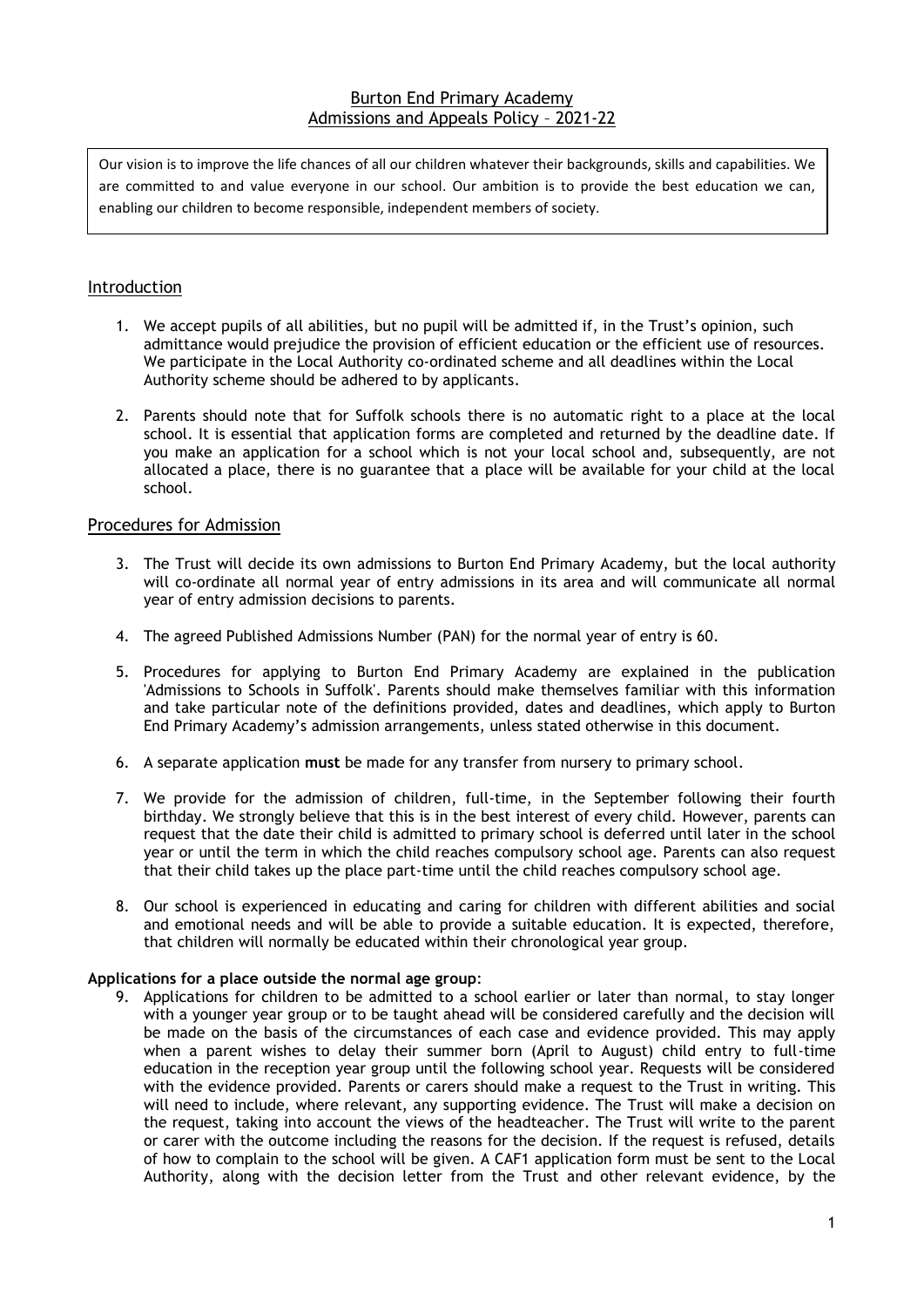national closing date. Even if the request is agreed there is no guarantee there will be a place available.

# **Application Forms:**

- 10. Applications for the normal year of entry should be made using the Suffolk normal year of entry application form (CAF 1), which is available from the school or from Suffolk County Council on 0345 6000981 or at [www.suffolk.gov.uk/admissions.](http://www.suffolk.gov.uk/admissions) Parent/carers are encouraged to apply online.
- 11. **Completed forms should be sent directly to the Local Authority. If completed forms are returned by post, proof of postage should be obtained.**

#### **Deadlines:**

12. The annual deadline for submitting application forms is **15th January, 2021 for transfer to the Reception class at Burton End Primary Academy.**

#### **Waiting lists:**

- 13. If you apply for a place at Burton End Primary Academy in the normal year of entry and are refused, your child's name will automatically be placed on our waiting list. Names are placed on the waiting list in the priority order set out in our admissions oversubscription criteria.
- 14. The order of children does not remain static as circumstances change a child's place on the waiting list can go up or down, for example due to withdrawals or additional applications. If you change your address while your child is on the waiting list you must let us know. Please be aware that this may change your child's position on the waiting list. Written evidence of this will be required.
- 15. Having your child's name on the waiting list will not affect your right to appeal against the decision to refuse your child a place.
- 16. Late applicants will be added to the waiting list in oversubscription priority order if they cannot be offered a place.
- 17. If a place becomes available, we will offer it to a child on the waiting list in priority order. We do not offer places on the basis of the date on which names were placed on the list.
- 18. The waiting list will cease to operate on 31<sup>st</sup> December, 2021.
- 19. For details of how to make an in-year application, please see the section on this below.

# Definitions and Details

#### **Priority Admissions:**

20. All children whose Education, Health and Care (EHC) plan names the school **must** be admitted.

21. Siblings

Where the child has a sibling in the school or a sibling has already been offered a place at the school, and where the sibling will still be attending the school at the time of admission but not in the sixth form.

The term 'sibling' includes: natural, half, step, and adopted brothers and sisters; a child of the partner of the parent/carer; and children who are fostered into the family. In all these cases, the child and their sibling will both be living at the same address (that is where the child is ordinarily resident) in a single family unit. This means that children from different family units, where those separate families are living together at the same address, are not considered siblings under this criterion.

# **Admissions Oversubscriptions Criteria:**

22. If the number of applications is greater than the PAN, we will use our admissions oversubscription criteria to decide who gets a place.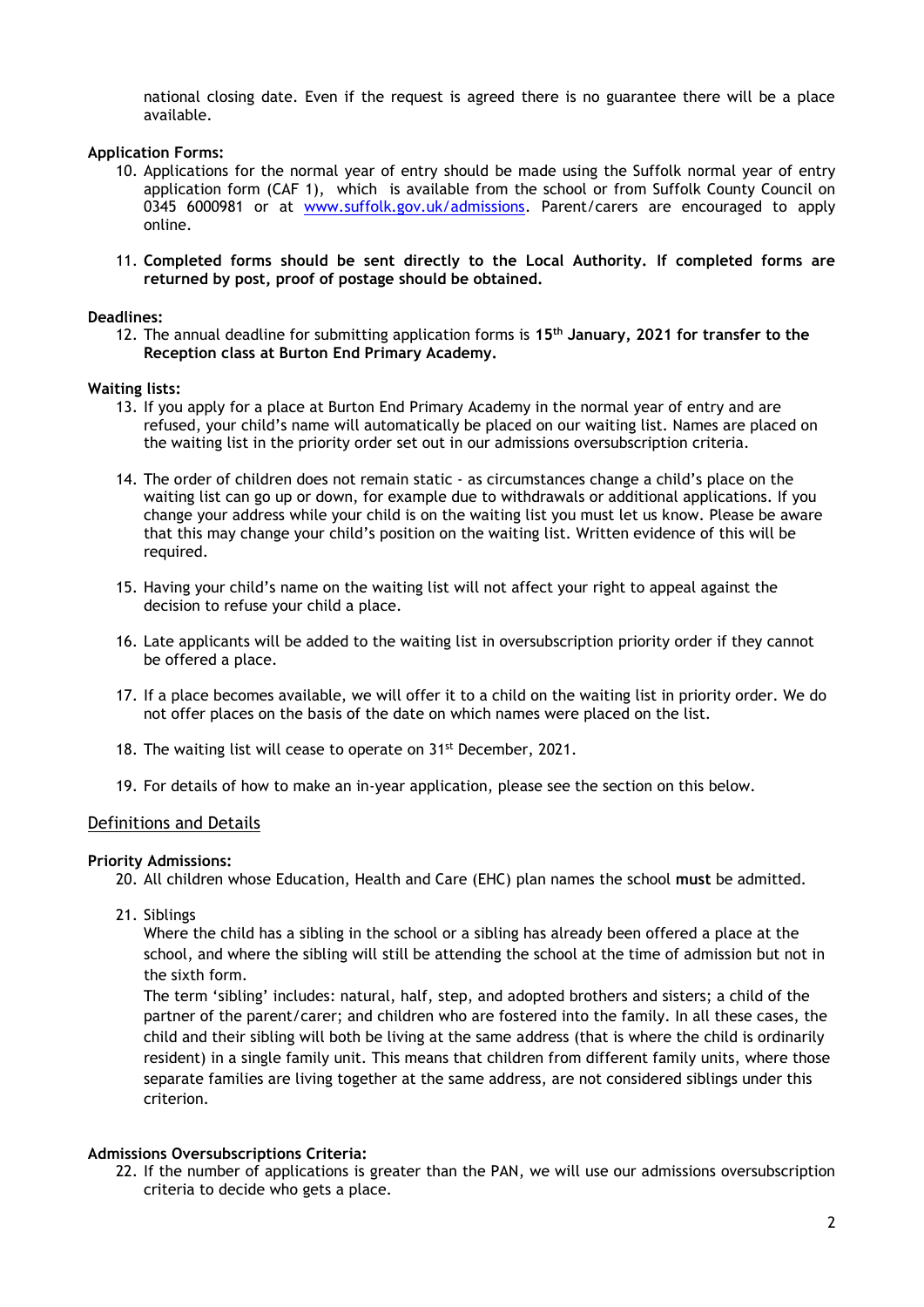The following details the order of priority for places in the case of oversubscription:

- A. Looked after children (children in care) and previously looked after children (children who were looked after, but ceased to be so because they were adopted or became subject to a child arrangements order or special guardianship order, immediately following having been looked after).
- B. Children of staff employed by the school in the following circumstances:
	- i. Where the member of staff has been employed at the school for two or more years at the time at which application for admission to the school is made, or
	- ii. The member of staff is recruited to the school to fill a vacant post for which there is a demonstrable skill shortage.
- C. Children with a brother or sister (sibling) attending the school or who have already been offered a place, at the time of application, with a reasonable expectation they will be attending at the start of the new school year. Priority will be given, where necessary, to applications where there is the smallest age gap between siblings. If you have more than one child in the school, please name the youngest one.
- D. Children who do not have a brother or sister (sibling) attending the school. Applications in this category will be ranked using the distance criteria described in the tie-breaker (below).

# **The Tie-Breaker:**

- 23. In the event of oversubscription, having applied the criteria outlined above, priority will be determined by the distance of the child's ordinarily resident address from the school. Priority will be given to the applicants who live nearest the school. This will be done by measuring the distance by a straight line ('as the crow flies'). All straight-line distances are calculated electronically by Suffolk County Council using data provided jointly by the Post Office and Ordnance Survey. The data plots the co-ordinates of each property and provides the address-point between which the straight-line distance is measured and reported to three decimal places. Where there is more than one home within a single building (for example apartments) we will measure to a single point within that building irrespective of where those homes are located.
- 24. If after the distance tie-breaker, with two or more applications ranked at the same distance, there are more applications than places, a further tie-breaker of Random Allocation will be used for the applications from this group. Lots will be drawn. This process will be independently verified.

#### **Ordinarily resident:**

- 25. As part of the tie-breaker process, proof of residence, such as a lease agreement, may be required. The school will check allegations of false addresses or other false information given on the CAF1/ADM1 and will withdraw places if the details are found to be deliberately false or misleading.
- **26.** Where a child lives with separated parents who have shared responsibility, each for part of the week, the address at which the child is ordinarily resident. By ordinarily resident we mean the place where your child usually lives. We consider this to be where they sleep overnight. We may need proof of this address. If you use another address to give the impression that your child lives at a different address to where they are ordinarily resident, such as a second home or a grandparent's address, so that you have a higher priority for a place at that school; we consider this to be a fraudulent application. Where a child lives at two or more addresses, each for part of the week, the address at which the child is ordinarily resident will be considered to be the address that the child lives at for most of the week (excluding weekends and school holidays). Separate evidence in writing from each parent must be provided to confirm the child's living arrangements at the time of application.

In cases where the child spends an equal proportion of the school week at two or more different addresses, evidence of which is to be considered the main contact address will be required to support the application. Agreement in writing by the parents will be required to state which address is to be used as the ordinarily resident address. This address will then be used when